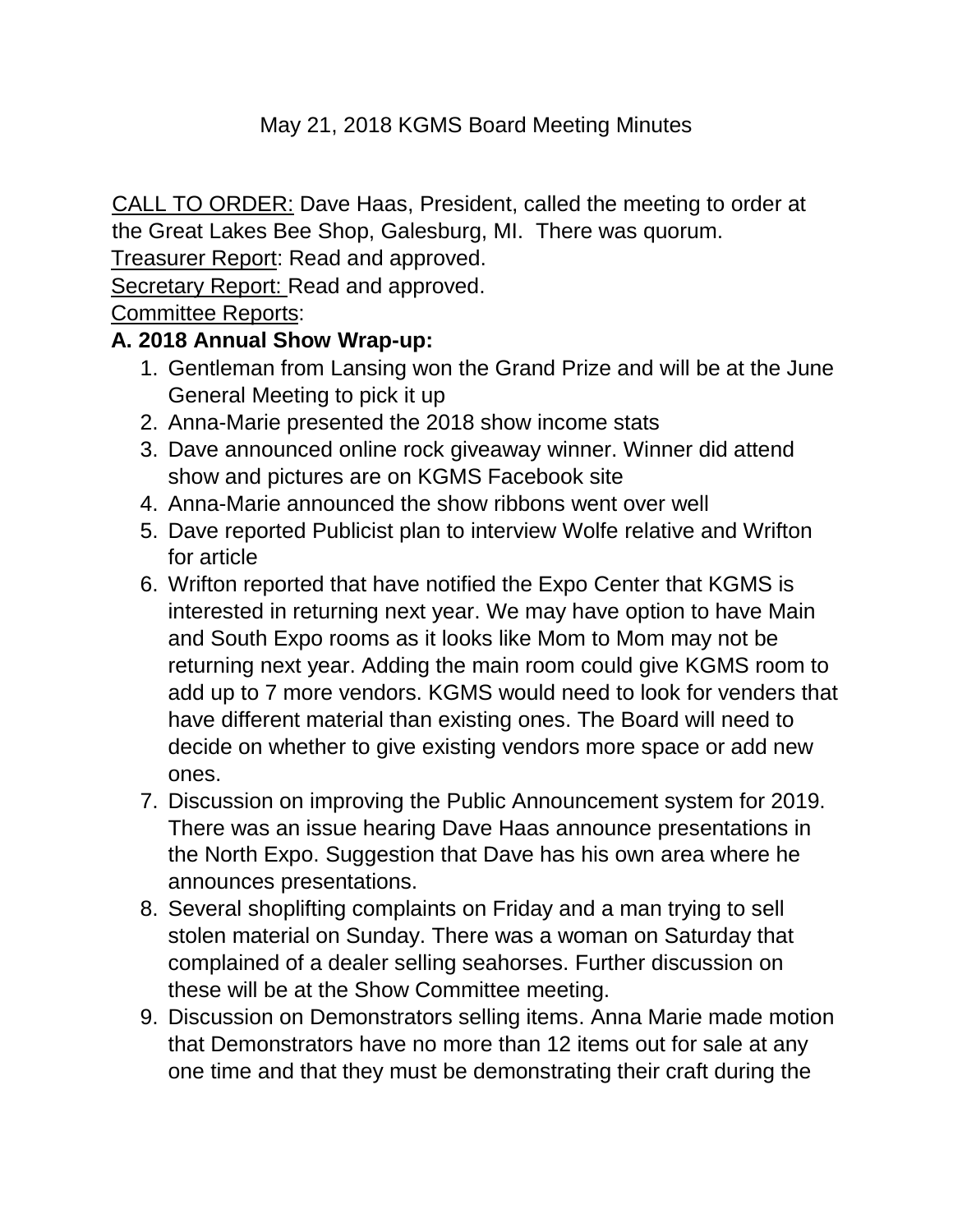show. Motion was seconded and passed. Dave Haas to revise Demonstrator letter before Jan/Feb 2019

- 10. Anna Marie made motion that KGMS purchase seven new cash boxes for total \$185 for 2019 show. Motions was seconded and passed.
- 11. Bill made motion that KGMS purchase a receipt scanner for no more than \$200 to keep receipts. Motions seconded and passed.
- 12. Anna Marie made a motion that KGMS purchase tickets and wristbands ahead of time. Motion was seconded and passed. Anna Marie to check with Sheri Crum on quantity needed.
- 13. Donna reported on Kids area stats. 2200 prizes were handed out during 2018 show. No one reached level 10 on new game
- 14. No square used for the show. Only one person was not able to buy a Silent Auction item because they could not use a credit card. Inquiries were directed to the ATM in the Expo lobby.
- 15. Distribution of Grand Prize slips was duplicated between North and South expo
- 16. Discussion on where to put presentations for 2019 show
- 17. Option for pre-show ticket sales off website to better gauge attendance. Allow persons to purchase ticket for entire weekend

# **B. Hospitality / Food**

- 1. Hospitality area ran over budget. It was suggested that Hospitality area chairman draw up a meal plan to assist Board in approving food budget for 2019 show.
- 2. Suggestion to put Hospitality area in Main room for 2019
- 3. Janus raised the service fee for the Banquet dinner
- 4. More volunteers will be needed in hospitality area for 2019 show
- 5. Suggestion to have someone (Patty) take food to the vendors for 2019. Discussion on how much service to provide to Vendors /Demonstrators / Volunteers
- 6. Keith to look into requirements/cost for renting Expo kitchen…training, Expo contract
- 7. Banquet meal to cost \$20-25 per person in 2019
- 8. Suggestion to modify vendor contract to include how many persons plan to attend Banquet so as to help with planning meal and setting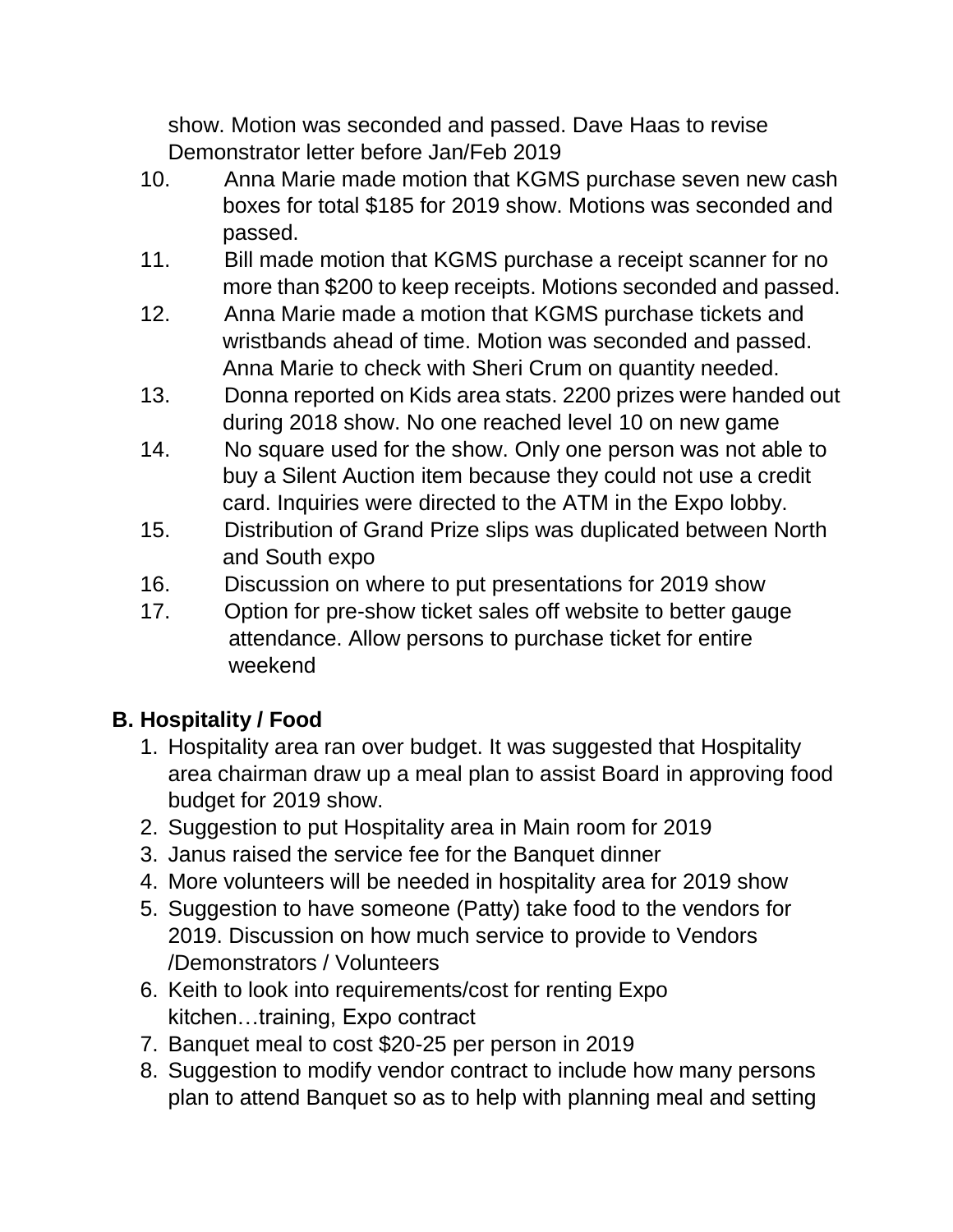up tables. Must be decided before Vendor contracts go out in September.

9. Suggestion to add toaster for bagels and flavored cream cheese for 2019

## **C. Material for 2019 Show**

- **1.** Tony made a motion for KGMS to purchase 1100 lbs of Geodes and 900 lbs of misc rock for egg cartons, kids game and mine prizes not to exceed \$10,000. Motion was seconded and passed.
- **2.** Donna received material from two vendors for Kids Game Prizes. Donna to pass information to Cynthia for Thank you letters.
- **3.** Jim Trail donated chains to Donna for craft items

### **D. Education Outreach**

1. Donna reported that Sherwood Library is requesting a presentation

### **E. Fieldtrips**

Kim Strawbridge reported on Fieldtrips planned for Summer 2018

- 1. Flint Ridge, Ohio, June 22-23, 2018. Members of Jackson and Lansing club also invited to go. Dave Haas to give Kim contact for other clubs
- 2. Austin Sand and Gravel, Comstock, 14 July 2018, 9-1pm
- 3. Possible Winter fieldtrip to behind the scenes at the Chicago Field Museum. Hosted by Dr. Graham

# **F. Work Bee**

1. Bill Mitchell to send Cynthia Work Bee announcement to pass on to membership

# **G. Vendors / Booths**

- 1. A suggestion was made to solicit vendors outside of the Midwest to see if they have different material
- 2. KGMS could also try to attract more related non-profit organizations. 4-H and Master Gardeners would like to return for 2019
- 3. Tourmaline Kings showed up one hour late on Sunday due to miscommunication on show times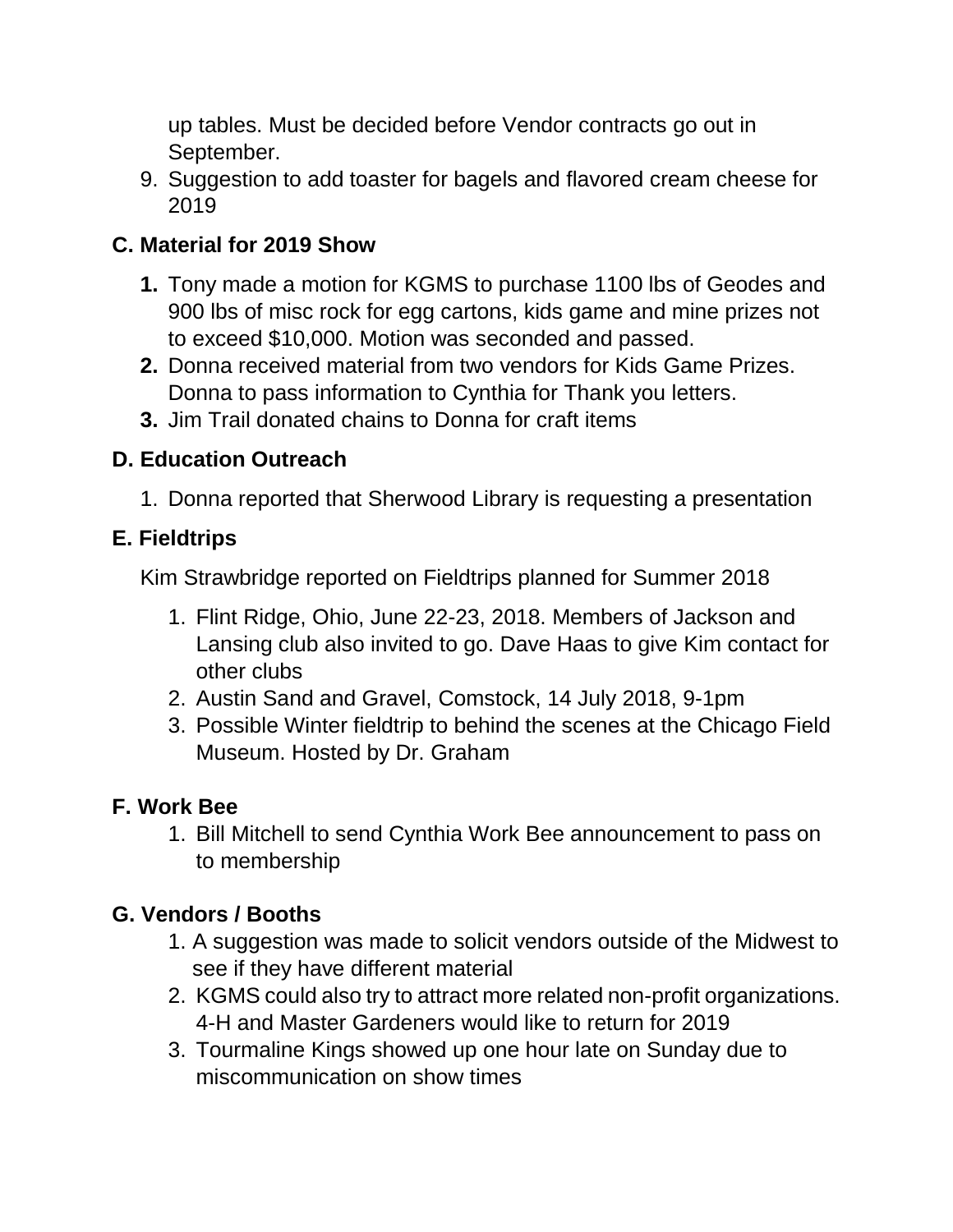- 4. New York Vendor would like to be a speaker at 2019 show. Discussion on charging all vendors for tables and paying vendors for presentations
- 5. Discussion to have Paleo Joe pay for tables, but KGMS to pay for him to talk. Further discussion tabled until decision from Marketing **Committeee**

#### **I. Miscellaneous**

- 1. Dave reported that the person who won the Sabre Tooth Tiger skull in 2017 would like to sell it back to the club. Board decided to advise the person to put it on eBay.
- 2. Elizabeth Schau family will donate rest of collection to KGMS and will need to coordinate pick-up time for this summer
- 3. Midwest Federation to mention KGMS in the next newsletter. KGMS to host Midwest Federation meeting again in 2021.
- 4. Wrifton made a motion for Board to allow a database be created to track membership. Certain Board members would have read/write access and other would only have read access. Motion was seconded and passed.
- 5. Wrifton requested permission to send out a survey using Facebook asking for feedback on the 2018 show. Board approved a one page survey asking for suggestions on how to improve show, how attendees heard about show, how often they attended show, would they recommend to a friend, etc.
- 6. Further discussion of family from Prospectors. They would like a booth at 2019 show. Board decided to research by doing Background check and asking 2018 hosting club about their experience. Final decision on if to invite postponed pending results of research.
- 7. To maintain 501c3 status, KGMS must maintain asset balance below \$50, 000.

Meeting adjourned at 9:00p.m. Next Board Meeting June 18, 2018 7:00p.m.

Recording Secretary **Example 20** (with corrections)

Cynthia Gauthier **Date Approved**: June 18, 2018